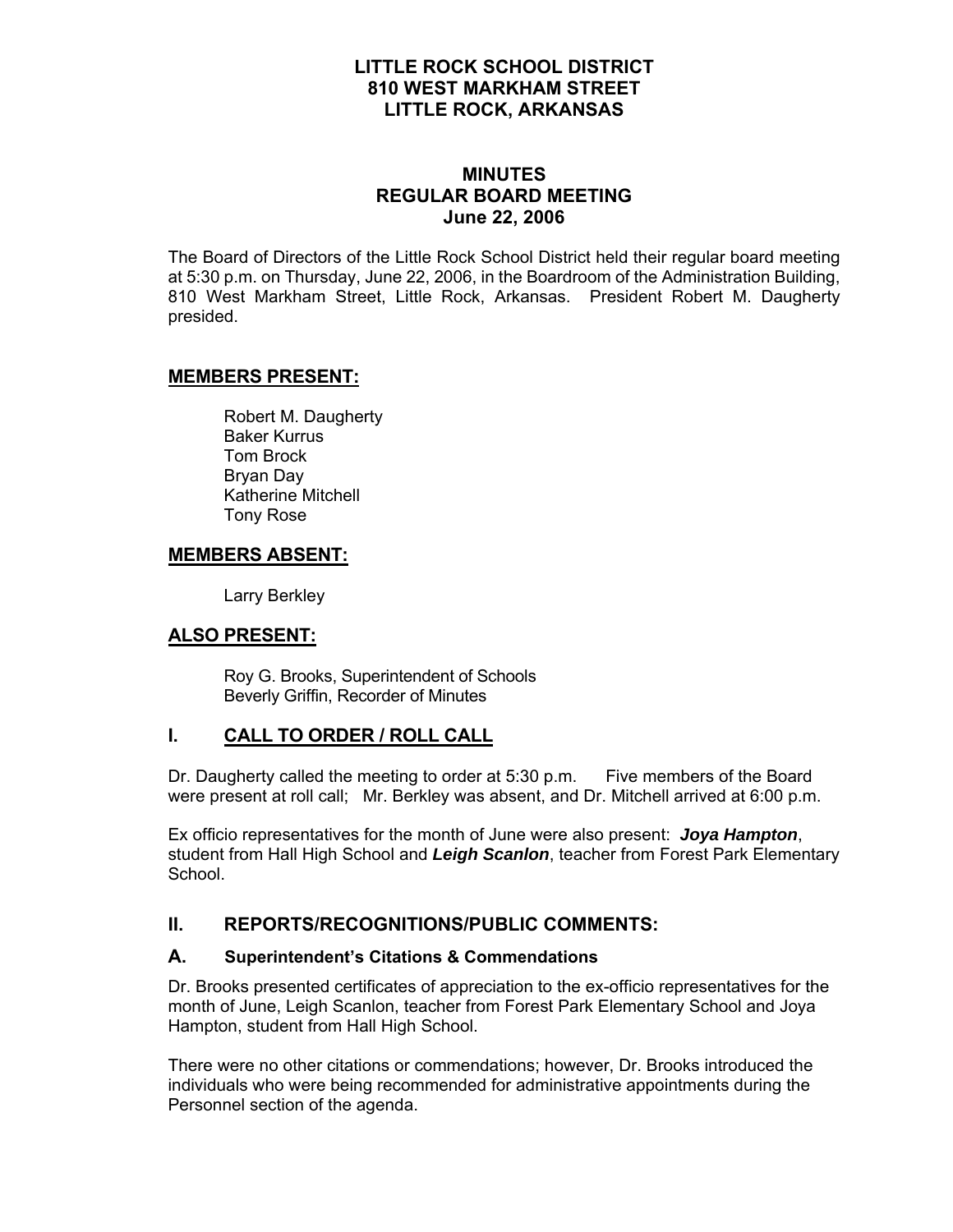Those appointments were:

- Director of Early Childhood Education, Ms. Glenda Nugent
- Principal of Dodd Elementary School, Ms. Jill Brooks
- Principal of Chicot Elementary School, Ms. Shoutelle Richardson

## **B. Remarks from Citizens**

*Janet Buford*, Pulaski Heights Middle School American history teacher, addressed the board regarding the district's promotion policy related to science and social studies achievement. She noted that students are required to achieve passing grades in reading and math in order to be promoted, but that they are not required to make a passing grade in social studies. Her belief was that the policy allowed students to be lazy because they know they don't have to pass.

*Dana Keller*, teacher at Rockefeller Elementary School, spoke to the board in support of the Teacher Advancement Program. She expressed disappointment that TAP would be discontinued at Rockefeller because only 40 out of 75 staff members were declared eligible to vote in the recent election, and the vote was one short of the necessary 75% needed to approve a waiver under article 40 of the PN Agreement. Ms. Keller noted that TAP was a successful rigorous, progressive program that supported student achievement and rewarded teachers for student success. She stated that the majority of teachers at Rockefeller would be willing to fight for the right to keep TAP in place, and that at least fifteen teachers from Rockefeller were planning to discontinue their membership in the CTA over this issue.

*Kristin Mann*, parent of 2 elementary students and teacher at UALR, asked the board to consider the comments made earlier by Ms. Buford. She stated that the board's policy regarding credits for America history and civics courses showed a lack of concern for social studies courses in the district. She asked the board to strengthen the district's requirements for social studies and require students to achieve passing grades in all courses.

# **C. Little Rock Classroom Teachers Association**

Grainger Ledbetter reported that the union was pleased with the work of the mediators expressed appreciation for the commitment of those individuals who are working on the negotiating teams. He reported that some of the language items had been resolved to the satisfaction of both parties and negotiations would resume on July 20.

Mr. Ledbetter responded to comments made by the Rockefeller teacher, Ms. Keller. He stated that the CTA had not taken a position relative to TAP, and that it was the union's role only to ensure a fair election process. He noted that TAP was originally instituted at Rockefeller by one vote, and that it was now defeated by one vote. He confirmed that the election was required by the provisions of the contract and that no questions or concerns regarding TAP had been raised during the meeting at Rockefeller.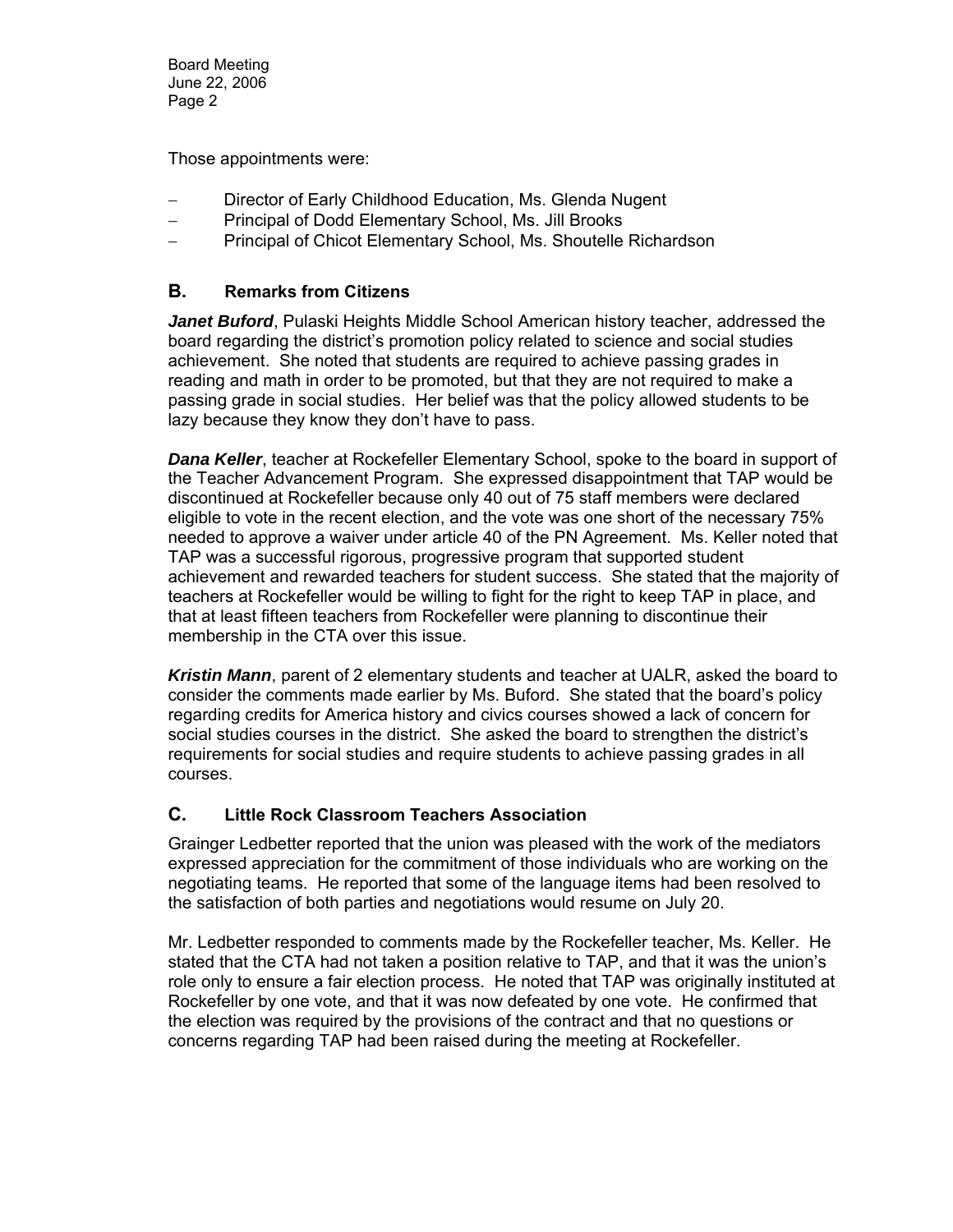#### **IV. REPORTS AND COMMUNICATIONS:**

#### **A. Remarks from Board Members**

*Bryan Day* encouraged the teachers at Rockefeller who were interested in continuing TAP to sit down with the union and try to work it out. He wished everyone a safe and enjoyable summer break.

**Baker Kurrus** reported on attending the press conference where teachers from Wakefield and Meadowcliff received their incentive awards for improving student performance. He stated that it was right and fair to pay high achieving people more than those who just work to meet basic minimum standards. He noted the inevitability of teachers in the future being paid based on performance, not on longevity. Mr. Kurrus also stated that he won't vote to extend the current teacher contract.

Mr. Kurrus reported that he had attended the Central High School graduation, and that his daughter was one of the graduates. He noted the number of retiring teachers listed in the agenda, and thanked them for the years of service to our students.

*Tom Brock* congratulated the principal appointees who were introduced to the Board earlier in the meeting. He sympathized with the Rockefeller teachers who wanted to retain the TAP program, and he asked them to attempt to communicate with the union and work out a way to resolve their issues. Mr. Brock had also attended the program at Wakefield where the teachers received their incentive checks, and he expressed hope that more rewards would be distributed next year.

*Tony Rose* reported that he had reviewed the list of retirees and stated that the loss of highly experienced teachers would leave the LRSD "in a pinch." He noted the difficulty of recruiting young teachers and retaining them in the teaching profession. Mr. Rose had also attended the program at Wakefield and he congratulated those teachers for their efforts.

*Katherine Mitchell* reported that she had attended Parkview's graduation ceremony. On the topic of TAP and teacher pay for performance programs, Dr. Mitchell expressed hope that a fair and equitable way to reward *all* teachers would be developed, noting the many daily challenges faced by all classroom teachers in our schools. Dr. Mitchell asked that bonuses and awards be given to all deserving teachers, and stated that the current method of determining these incentive bonuses was a cause of internal conflict in the schools.

*Leigh Scanlon*, teacher ex officio, expressed sympathy for the Rockefeller teachers. She stated that the teachers who are being rewarded now through incentive pay plans deserve to be rewarded, but she also noted that most teachers in the district are working hard for their students even if there are no rewards attached.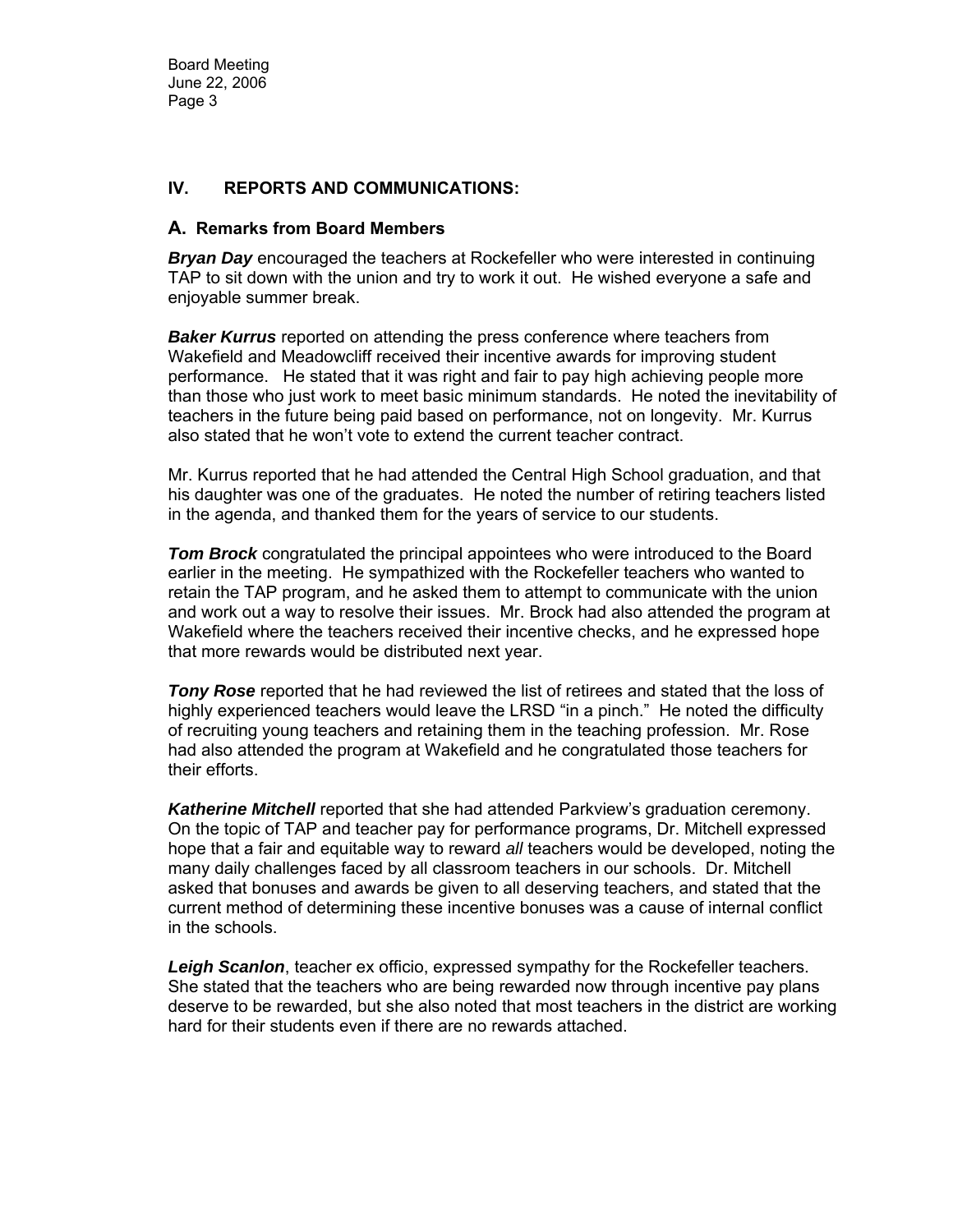*Mike Daugherty* reported that he had attended the Hall High School graduation and that he enjoyed a positive experience. He remarked that the LRSD is like a family - - that there are internal and external problems, but that when there are disagreements we work toward a consensus. He stated that the ability to succeed is based on our ability to come to terms with the decisions made by the board.

# **B. Budget Update**

No report.

## **C. Student Assignment Report**

No report.

# **D. Construction Report: Proposed Bond Projects**

Mr. Goodman's report was provided as part of the agenda.

#### **E. Report and Recommendations from the Nutrition and Physical Activity Advisory Committee**

Dr. Brooks reminded the board that no-cost recommendations from the Nutrition and Physical Activity Advisory Committee had been approved for implementation approximately a year ago. This committee met regularly over the course of the year and provided updated recommendations and additional information for the board's review and consideration; the full report was provided as part of the board's agenda. Proposed curriculum and budgetary implications will be provided for approval at a later date.

#### **F. Internal Auditors Report**

Mr. Becker's report was included in the agenda. No additional information was requested; Mr. Becker was not present at the meeting.

# **V. APPROVAL OF ROUTINE MATTERS:**

#### **A. Board Meeting Dates, 2006-2007 School Year**

The proposed schedule of board meetings for the 2006-2007 school year was provided for the board's review and consideration. Mr. Rose made a motion to approve the recommended meeting schedule; Mr. Brock seconded the motion and it **carried unanimously**.

# **B. Minutes**

Minutes from the regular meeting of the Board of Directors held on May 25, 2006, were presented for review and approval. Mr. Day moved to approve the minutes as written; Mr. Rose seconded the motion and it **carried unanimously.**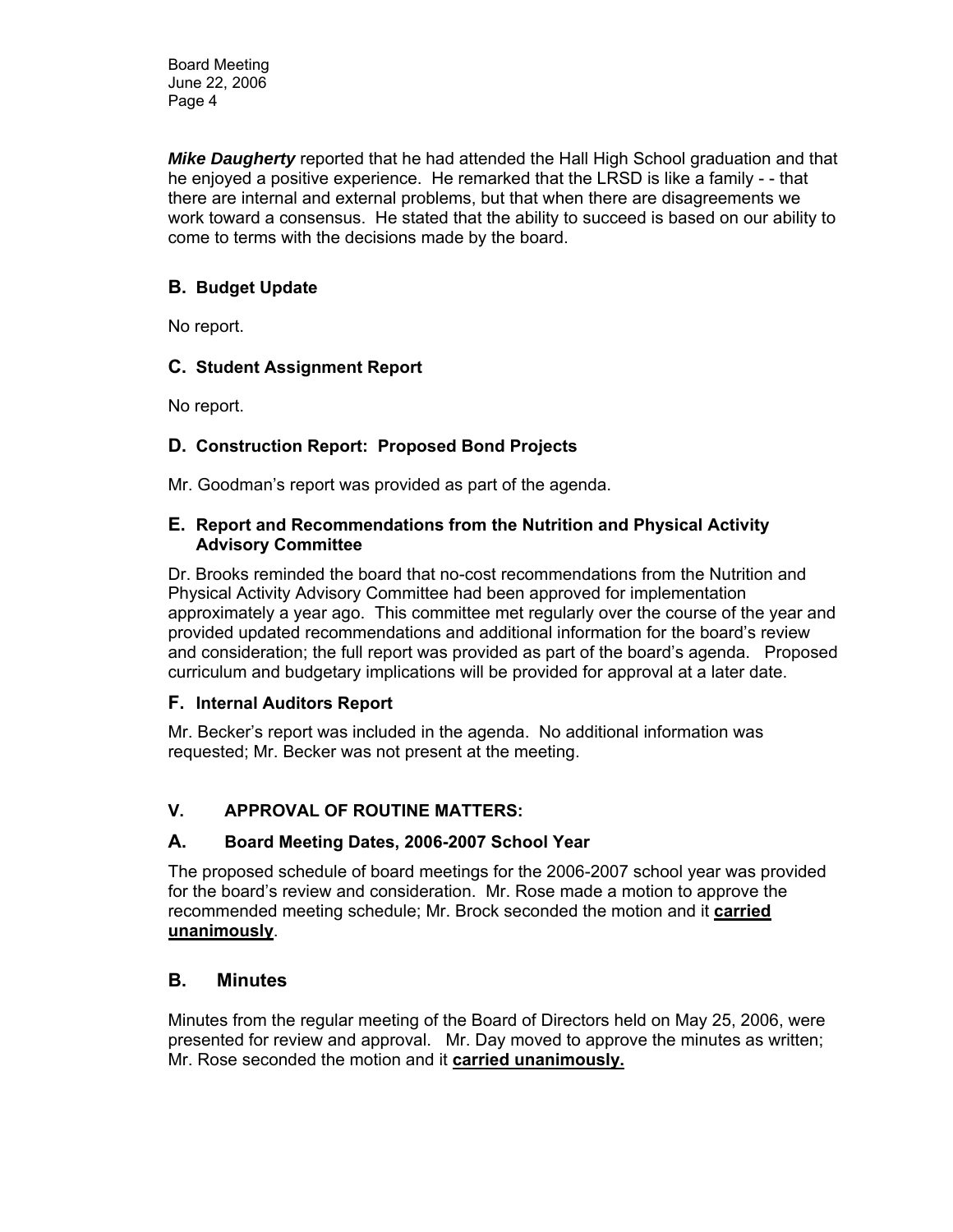# **VI. ADMINISTRATION:**

#### **A. Appointment of Ad Hoc Committee for the Development of the Southwest Learning Academy Program**

A working task force to provide recommendations and research to guide decisions for the new Learning Academy at Southwest was established and a list of those recommended for inclusion on this task force was provided for the Board's approval. The committee will begin meeting once the coordinator is appointed. Dr. Daugherty agreed to serve as the board's representative. Mr. Rose moved to approve the committee membership; Mr. Kurrus seconded the motion and it **carried unanimously**.

## **VII. EDUCATIONAL SERVICES:**

## **A. 2006-2007 Evaluation Agenda**

The schedule of evaluations that are required by the Court for completion during the 2006-2007 school year were provided for the board's review and approval. The four court-mandated evaluations are for A+ Schools Network at Woodruff Elementary, the 21<sup>st</sup> Century Community Learning Centers, Read 180, and the district's pre-kindergarten programs. In addition, an evaluation of magnet schools and programs will be conducted. The board was asked to approve the schedule of evaluations. Mr. Kurrus moved to approve the recommended schedule, Mr. Brock seconded the motion and it **carried unanimously**.

#### **B. 2006-2007 McKinney-Vento Education for Homeless Children and Youth Grant**

The Arkansas Department of Education provides funds for students who are homeless or who live in shelters within LRSD boundaries. The board was asked to approve the submission of a grant application which would result in an allocation of \$267,911 to provide services for these students. Mr. Rose moved to authorize the grant submission. Mr. Brock seconded the motion and it **carried unanimously.** It was reported that approximately 1,000 homeless students reside within the LRSD; we currently serve approximately 300 hurricane evacuees.

# **VIII. HUMAN RESOURCES**

# **A. Personnel Changes**

Routine personnel issues were included in the board's agenda. In addition, recommendations were made for the appointment of principals to Chicot and Dodd Elementary Schools and to the position of Director of Early Childhood Education. Mr. Day made a motion to approve all personnel items presented. Mr. Brock seconded the motion and it **carried unanimously**.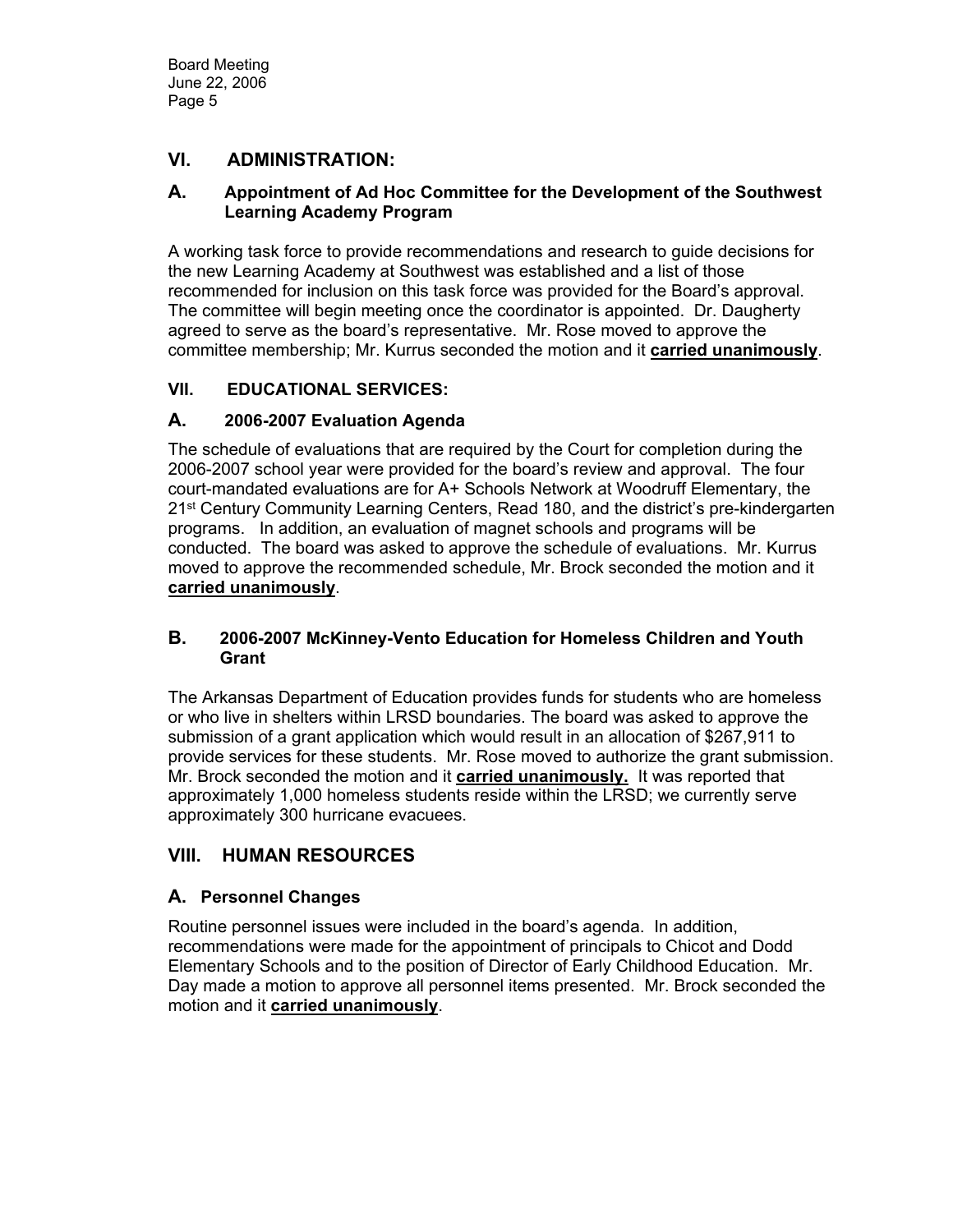# **IX. FINANCE & SUPPORT SERVICES**

## **A. May 2006 Financial Reports**

Routine monthly financial reports were included in the board's agenda. Mr. Milhollen made brief remarks regarding the budget, recovery of delinquent tax collections, interest earnings on investments, and projections for State funding allocations.

## **B. Proposed Budget for Annual School Election**

The proposed budget for the annual September School Election was presented for the Board's review and approval. Board approval of this budget and publication in the local newspaper is required by the laws of the state of Arkansas. Mr. Rose made the motion to approve the submission, Mr. Kurrus seconded the motion and it **carried unanimously**.

## **C. Extension of Technology Consultant Contract**

The administration recommended a one-year extension of the contract for the district's technology consultant, Sharon Dowdy. Mr. Milhollen urged the Board to support the request and reviewed the multiple assignments and responsibilities that Ms. Dowdy undertakes as our technology advisor. Mr. Brock moved to approve an extension of Ms. Dowdy's contract. Mr. Kurrus seconded the motion and it **carried 4-2**, with Mr. Kurrus and Mr. Rose voting "no."

Mr. Rose and Mr. Kurrus asked that the administration find, hire, or train someone within the LRSD to perform the duties we are outsourcing to this consultant.

#### **D. Donations of Property**

The Board was asked to approve the acceptance of recent donations to schools and departments within the District. Student ex officio Joya Hampton read the donations listed in the following chart. Dr. Mitchell moved to accept the donations, Mr. Rose seconded the motion and it **carried unanimously**.

| <b>SCHOOL/DEPARTMENT</b>            | <b>ITEM</b>                                                                                                                             | <b>DONOR</b>                                                   |
|-------------------------------------|-----------------------------------------------------------------------------------------------------------------------------------------|----------------------------------------------------------------|
| Carver Magnet Elementary            | \$30,112.18, including cash and<br>in-kind donations for the<br>development and construction<br>of a CROP garden                        | Multiple donors listed in the<br>board's agenda                |
| Central High School                 | Upright piano, valued at \$6,000<br>to the CHS music department                                                                         | Dr. Alex Pappas                                                |
| Fair Park Early Childhood<br>Center | \$11,661.91 cash for purchase<br>of a laminator, covered<br>courtyard awning, reading<br>center and classroom supplies<br>and materials | Roy & Christine Sturgis<br>Charitable and Educational<br>Trust |